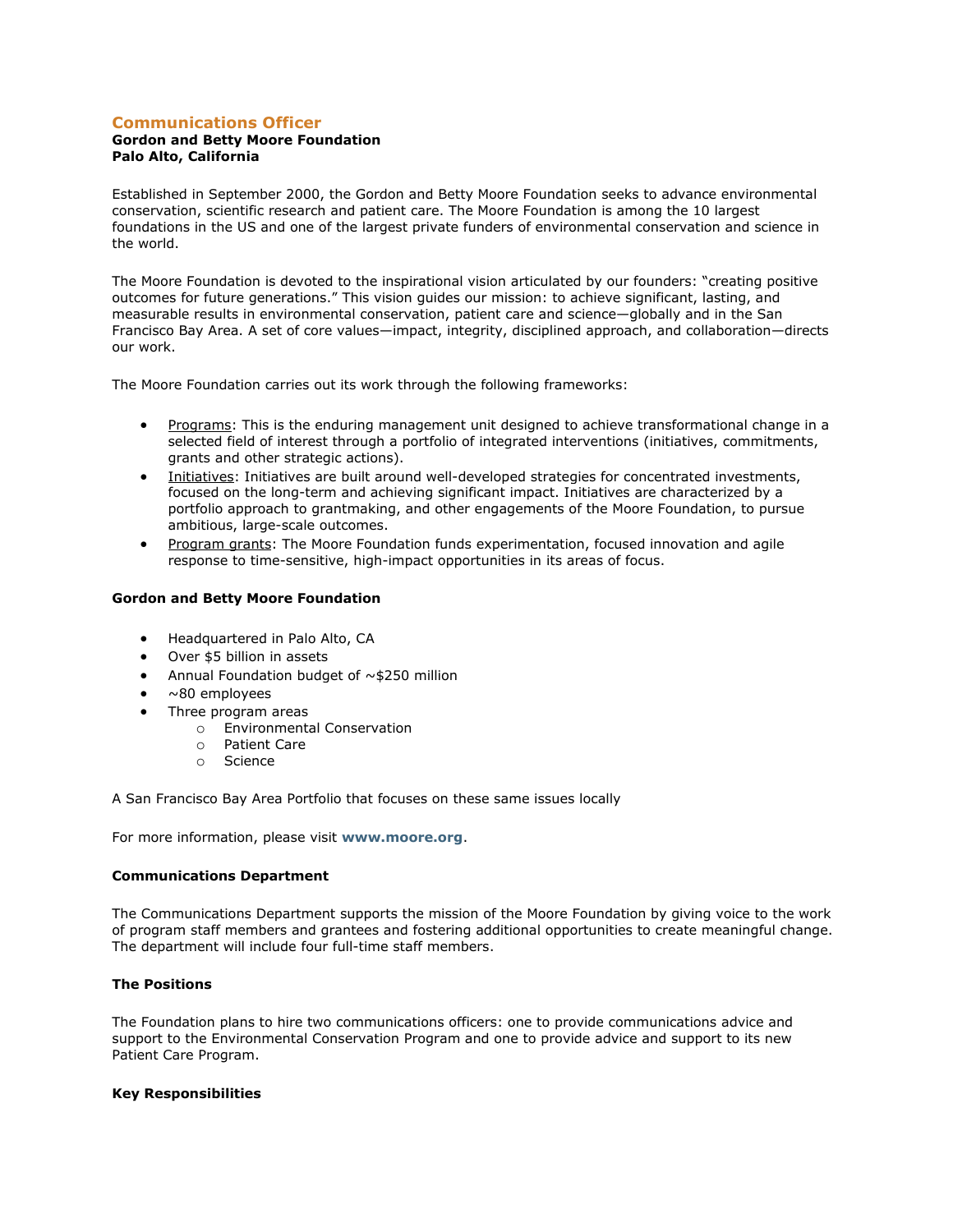The communications officers will:

- Provide communications advice and support to either the Environmental Conservation Program or Patient Care Program team
- Demonstrate thought leadership in communications strategy and delivery
- Function as an expert team member who is flexible, responsive and a champion of public-interest communications
- Develop or update the overall program narrative and prepare talking points, FAQs and other written materials based on that narrative
- Offer program strategy support and other planning
- Develop strategies for public interest campaigns, audience engagement and training/capacity building
- Deliver training, coaching and other capacity-building support for staff and grantees
- Develop/guide the development of special events, toolkits, visual or written content and other materials
- Participate in program team meetings, develop related content, support communications work with program grantees and prioritize opportunities
- Identify when the program needs additional communications support, whether from additional internal staff, contractors or other partners
- Support work for the overall Foundation brand and the communications plan that brings that to life
- Provide specific support for either internal communications efforts or social media strategies for the Foundation overall

# **Experience and Education**

The candidate will have:

- A bachelor's degree in journalism, public relations, political science or a related field of study
- At least eight years of experience with public-interest communications, including brand and communications planning, message development, speech writing/presentation development, training/facilitation, media relations, social media, event planning and other communications abilities
- Understanding of internal and external communications work
- Deep experience with environmental or health care issues
- Proven research skills
- Demonstrated writing skills
- Ability to use Word, PowerPoint, Excel and other such software
- Understanding of communications industry and evolving trends
- Demonstrated experience using communications for the public interest

### **Competencies and Attributes**

The ideal candidate also will have:

Writing skills to employ in:

- Communications plans and messages
- Presentations and speeches
- Collateral materials, including reports, brochures or backgrounder documents
- News media materials, including advisories, releases and supporting documents
- Social media platforms
- Internal communications, including messages and basic office correspondence
- Excellent presentation and facilitation skills
- Project management background including:
	- o Workplan development and tracking